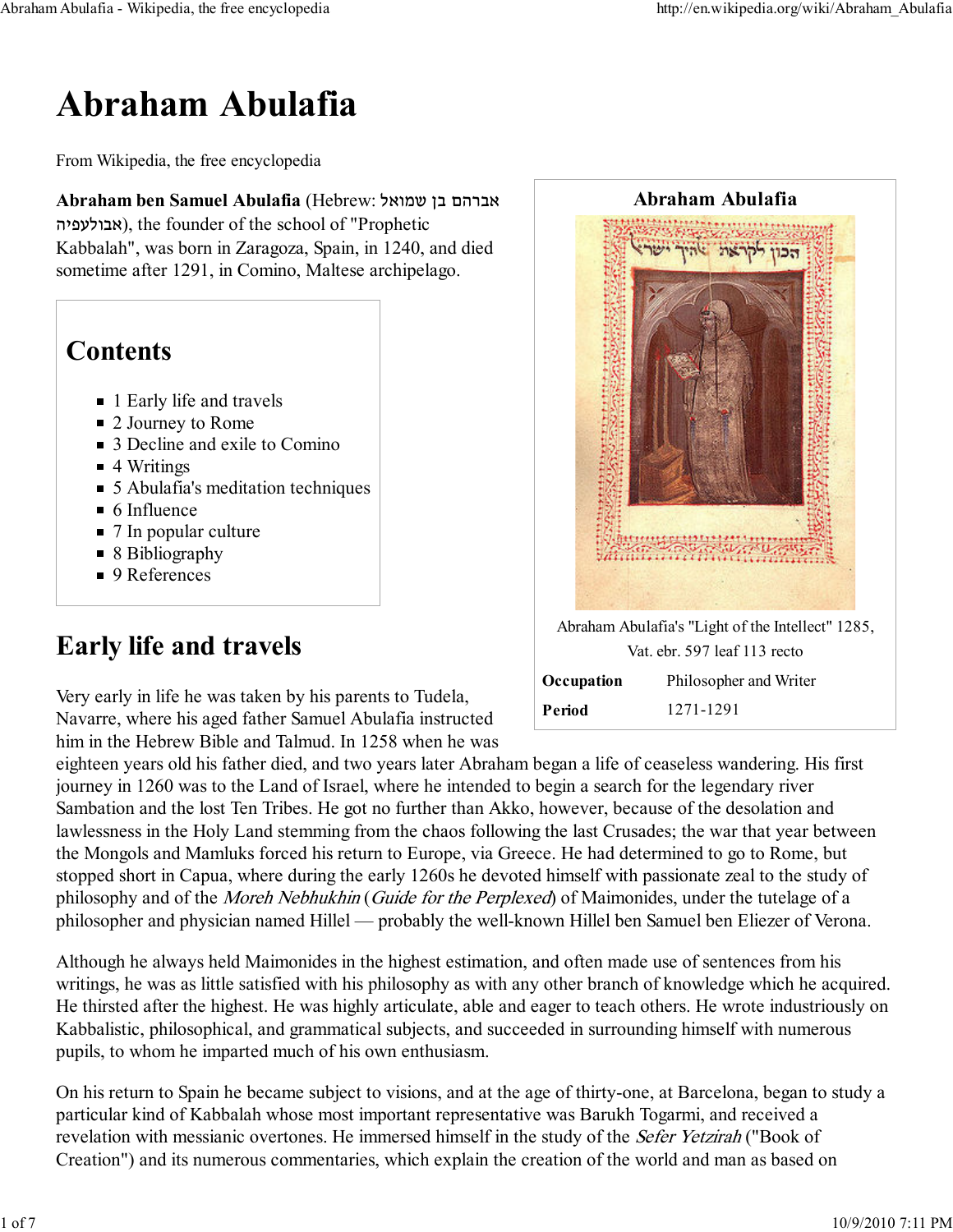hebrew letter combinations. This book, and particularly the commentary and method of the German Jewish mystic, Eleazar of Worms, exercised a deep influence upon him, and had the effect of greatly increasing his mystical bent. Letters of the alphabet, numerals, vowel-points, all became symbols of existence to him, and their combinations and permutations, supplementing and explaining one another, possessed for him an illumining power most effectively to be disclosed in a deeper study of the divine names, and especially of the consonants of the Tetragrammaton. With such auxiliaries, and with the observance of certain rites and ascetic practises, men, he says, may attain to the highest aim of existence and become prophets; not in order to work miracles and signs, but to reach the highest degree of perception and be able to penetrate intuitively into the inscrutable nature of the Deity, the riddles of creation, the problems of human life, the purpose of the precepts, and the deeper meaning of the Torah.

He soon left for Castile, where he disseminated his prophetic Kabbalah among figures like R. Moses of Burgos and his most important disciple, R. Joseph Gikatilla. Some time around 1275 he taught the Guide of the Perplexed and his Kabbalah in a few cities in Greece. He wrote the first of his prophetic books, Sefer ha-Yashar ("Book of the Upright/Righteous") in Patras in 1279. That same year he made his way through Trani back to Capua, where he taught four young students.

#### Journey to Rome

In obedience to an inner voice, he went in 1280 to Rome, in order to effect the conversion of Pope Nicholas III on the day before the Jewish New Year, 5041. The pope, then in nearby Suriano, heard of it, and issued orders to "burn the fanatic" as soon as he reached that place. Close to the inner gate the stake was erected in preparation; but not in the least disturbed, Abulafia set out for Suriano and reached there August 22. While passing through the outer gate, he heard that the pope had died from an apoplectic stroke during the preceding night. Returning to Rome, he was thrown into prison by the Minorites, but was liberated after four weeks' detention. He was next heard of in Sicily, where he supposedly appeared as a prophet and Jewish Messiah.

#### Decline and exile to Comino

He remained active in Messina for a decade (1281–91), presenting himself as a "prophet" and "messiah". He had several students there as well as some in Palermo. The local Jewish congregation in Palermo energetically condemned Abulafia's conduct, and around 1285 they addressed the issue to R. Solomon ben Abraham ibn Adret of Barcelona, who devoted much of his career to calming the various messianic hysteriae of the day. Solomon ben Adret subsequently wrote a letter against Abulafia. This controversy was one of the principal reasons for the exclusion of Abulafia's Kabbalah from the Spanish schools.

Abulafia had to take up the pilgrim's staff anew, and under distressing conditions compiled his Sefer ha-Ot ("Book of the Sign") on the little island of Comino, near Malta, between 1285 and 1288. In 1291 he wrote his last, and perhaps his most intelligible, work, the meditation manual *Imre Shefer* ("Words of Beauty"); after this all trace of him is lost.

#### **Writings**

Abulafia's literary activity spans the years 1271–91 and consists of several books, treatises on grammar, and poems, but amongst which only thirty survive.<sup>[1]</sup> He wrote many commentaries: three on the *Guide of the* Perplexed – Sefer ha-Ge'ulah (1273), Sefer Chayei ha-Nefesh, and Sefer Sitrei Torah (1280); on Sefer Yetzirah: – Otzar Eden Ganuz (1285/6), Gan Na'ul, and a third untitled; and a commentary on the Pentateuch – Sefer-Maftechot ha-Torah (1289).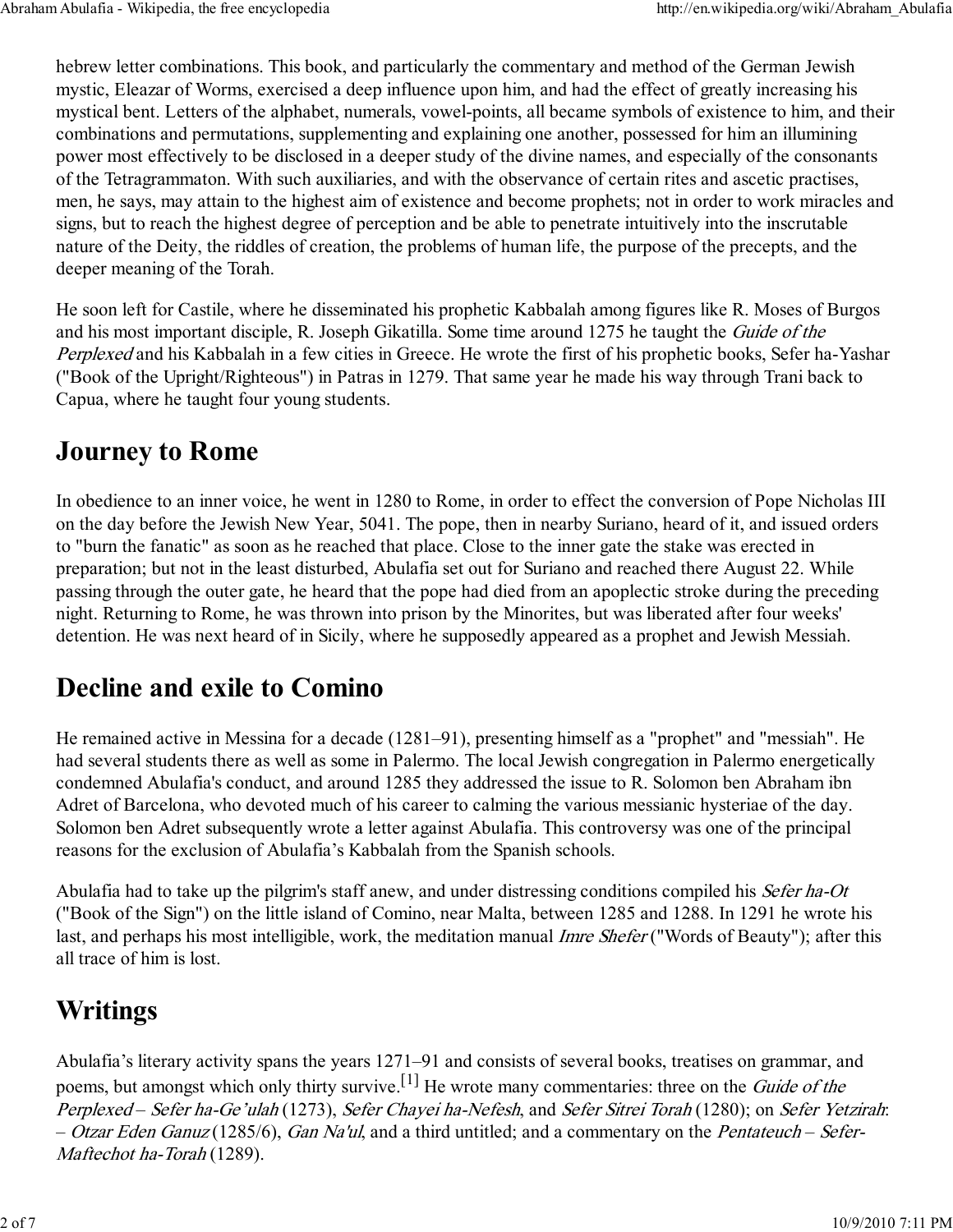More influential are his handbooks, teaching how to achieve the prophectic experience: *Chayei ha-Olam ha-Ba* (1280), Or ha-Sekhel, Sefer ha-Cheshek, and Imrei Shefer (1291).

Of special importance for understanding his messianology are his "prophetic books" written between 1279 (in Patras) and 1288 (in Messina), in which revelations including apocalyptic imagery and scenes are interpreted as pointing to spiritual processes of inner redemption. The spiritualized understanding of the concepts of messianism and redemption as an intellectual development represents a major contribution of the messianic ideas in Judaism. As part of his messianic propensity, Abulafia become an intense disseminator of his Kabbalah, orally and in written form, trying to convince both Jews and Christians.

In his first treatises, Get ha-Shemot and Maftei'ach ha-Re'ayon, Abulafia describes a linguistic type of Kabbalah similar to the early writings of Rabbi Joseph Gikatilla. In his later writings, the founder of prophetic Kabbalah produces a synthesis between Maimonides' Neoaristotelian understanding of prophecy as the result of the transformation of the intellectual influx into a linguistic message and techniques to reach such experiences by means of combinations of letters and their pronunciation, breathing exercises, contemplation of parts of the body, movements of the head and hands, and concentration exercises. Some of the elements of those techniques stem from commentaries on Sefer Yetzirah of Ashkenazi. He called his Kabbalah "the Kabbalah of names," that is, of divine names, being a way to reach what he called the prophetic experience, or "prophetic Kabbalah," as the ultimate aims of his way: unitive and revelatory experiences. In his writings expressions of what is known as the unio mystica of the human and the supernal intellects may be discerned. Much less concerned with the theosophy of his contemporary kabbalists, who were interested in theories of ten hypostatic sefirot, some of which he described as worse than the Christian belief in the trinity, Abulafia depicted the supernal realm, especially the cosmic Agent Intellect, in linguistic terms, as speech and letters.

In his later books, Abulafia repeatedly elaborated upon a system of seven paths of interpretation, which he used sometimes in his commentary on the *Pentateuch*, which starts with the plain sense, includes also allegorical interpretation, and culminates in interpretations of the discrete letters, the latter conceived of as the path to prophecy. Abulafia developed a sophisticated theory of language, which assumes that Hebrew represents not so much the language as written or spoken as the principles of all languages, namely the ideal sounds and the combinations between them. Thus, Hebrew as an ideal language encompasses all the other languages. This theory of language might have influenced Dante Alighieri. In his writings Abulafia uses Greek, Latin, Italian, Arabic, Tatar, and Basque words for purpose of gematria.

Abulafia's Kabbalah inspired a series of writings which can be described as part of his prophetic Kabbalah, namely, as striving to attain extreme forms of mystical experiences. The most important among them are the anonymous Sefer ha-Tzeruf (translated into Latin for Pico), Sefer Ner Elohim, and Sefer Shaarei Tzedek by Rabbi Nathan ben Saadiah Harar, who influenced the Kabbalah of Rabbi Isaac of Acre. The impact of Abulafia is evident in an anonymous epistle attributed to Maimonides; Rabbi Reuven Tzarfati, a kabbalist active in 14th century Italy; Abraham Shalom, Yohanan Alemanno, Judah Albotini, and Joseph ibn Zagyah; Moses Cordovero and Chaim Vital's influential Shaarei Kedushah; Sabbatai Zevi, Joseph Hamitz, Pinchas Horowitz, and Menahem Mendel of Shklov.

Extant in many manuscripts, Abulafia's writings were not printed by kabbalists, most of whom banned his brand of Kabbalah, and only by chance introduced in their writings a few short and anonymous fragments. Scholarship started with an analysis of his manuscript writings by M. H. Landauer, who attributed the book of the Zohar to him. Adolf Jellinek refuted this attribution and compiled the first comprehensive list of Abulafia's writings, publishing three of Abulafia's shorter treatises (two epistles, printed in 1853/4, and Sefer ha-Ot in 1887), while Amnon Gross published 13 volumes, which include most of Abulafia's books and those of his students' books (Jerusalem, 1999–2004). Major contributions to the analysis of Abulafia's thought and that of his school have been made by Gershom Scholem and Chaim Wirszubski. Some of Abulafia's treatises were translated into Latin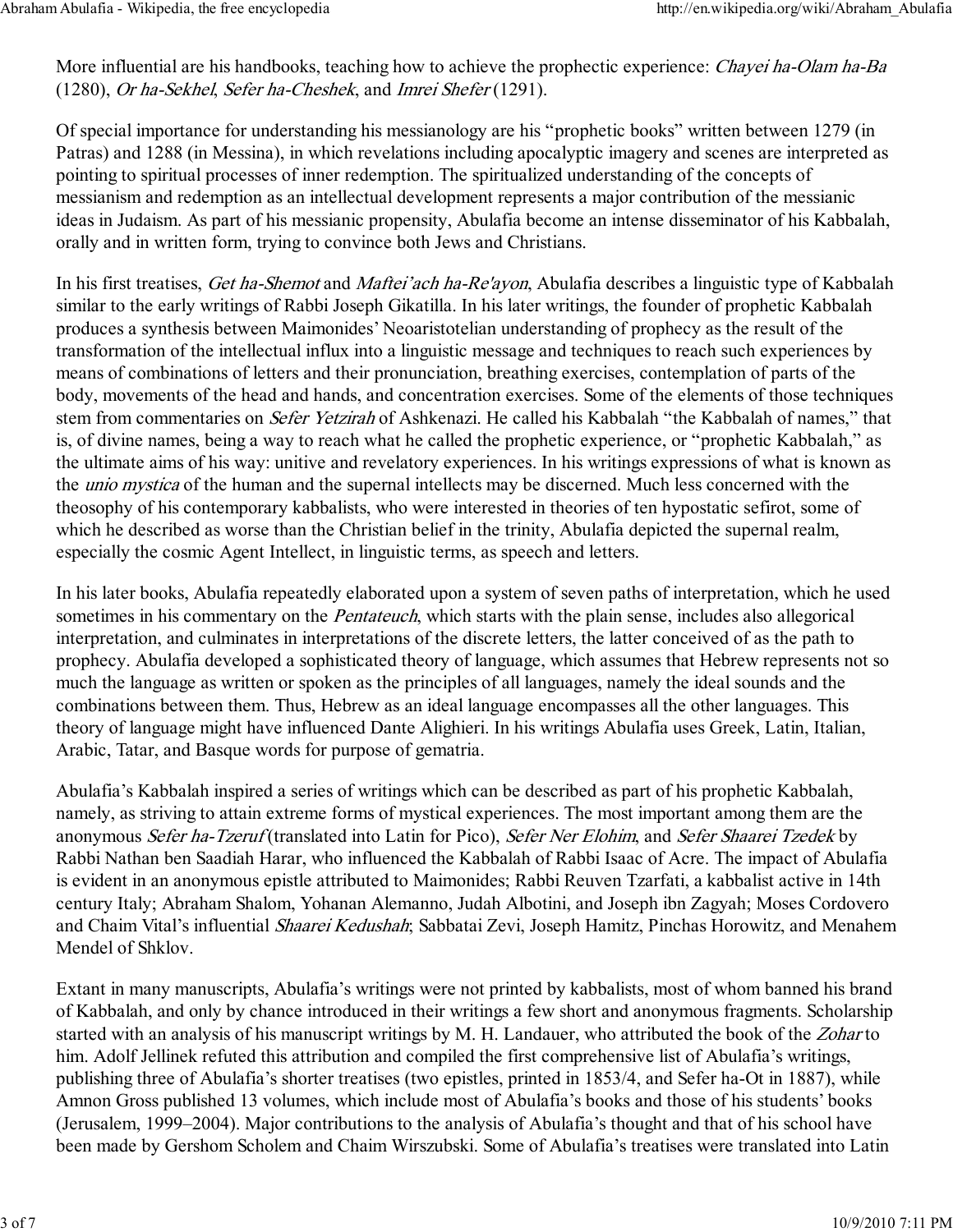and Italian in the circle of Giovanni Pico della Mirandola, mostly by Flavius Mithridates, and Pico's vision of Kabbalah was significantly influenced by his views. This is the case also with Francesco Giogio Veneto's De Harmonia Mundi.

Abulafia's life inspired a series of literary works such as poems by Ivan Goll, Moses Feinstein (not Rabbi Moshe Feinstein) and Nathaniel Tarn; Umberto Eco's novel *Foucault's Pendulum*; and a play by George-Elie Bereby; in art, Abraham Pincas' paintings and Bruriah Finkel's sculptures; and several musical pieces.

Abulafia's writings include:

- Sefer ha-Geulah (1273), a commentary on The Guide for the Perplexed
- Sefer Chayei ha-Nefesh, a commentary on The Guide for the Perplexed
- *Sefer ha-Yashar* ("Book of the Upright/Righteous") (1279)
- Sefer Sitrei Torah (1280), a commentary on The Guide for the Perplexed
- Chayei ha-Olam ha-Ba ("Life of the World to Come") (1280)
- *Or ha-Sekhel* ("Light of the Intellect")
- Get ha-Shemot
- *Maftei'ach ha-Re'ayon*
- Gan Na'ul, a commentary on Sefer Yetzirah
- Otzar Eden Ganuz, another commentary on Sefer Yetzirah
- $\blacksquare$  Sefer ha-Cheshek
- Sefer ha-Ot ("Book of the Sign") (1285 x 1288)
- Imrei Shefer ("Words of Beauty") (1291)

#### Abulafia's meditation techniques

In his numerous works Abulafia focuses on complex devices for uniting with the Agent Intellect, or God, through the recitation of divine names, together with breathing techniques and cathartic practices. Some of Abulafia's mystic ways were adapted from the Ashkenazic Hasidic masters. Taking as his framework the metaphysical and psychological system of Moses Maimonides (Mosheh ben Maimon, 1135/8–1204), Abulafia strove for spiritual experience, which he viewed as a prophetic state similar to or even identical with that of the ancient Jewish prophets.

Abulafia suggests a method that is based on a stimulus that continuously changes. His intention is not to relax the consciousness by meditation, but to purify it via a high level of concentration which requires doing many actions at the same time. For this, he uses Hebrew letters.

Abulafia's method includes a number of steps.

The first step, preparation: the initiate purifies himself through fasting, the wearing of phylacteries, and donning pure white garments.

The second step: the mystic writes out specific letter groups and their permutations.

The third step, physiological maneuvers: the mystic chants the letters in conjunction with specific respiratory patterns, as well as head positioning.

The fourth step, mental imagery of letters and human forms: the mystic imagines a human form, and himself without a body. Then the mystic 'draws' the letters mentally, projects them onto the 'screen' of the 'imaginative faculty', i.e. he mentally imagines the patterns of letters. He then rotates the letters and turns them, as Abulafia describes in Imrei Shefer: "And they [the letters], with their forms, are called the Clear Mirror, for all the forms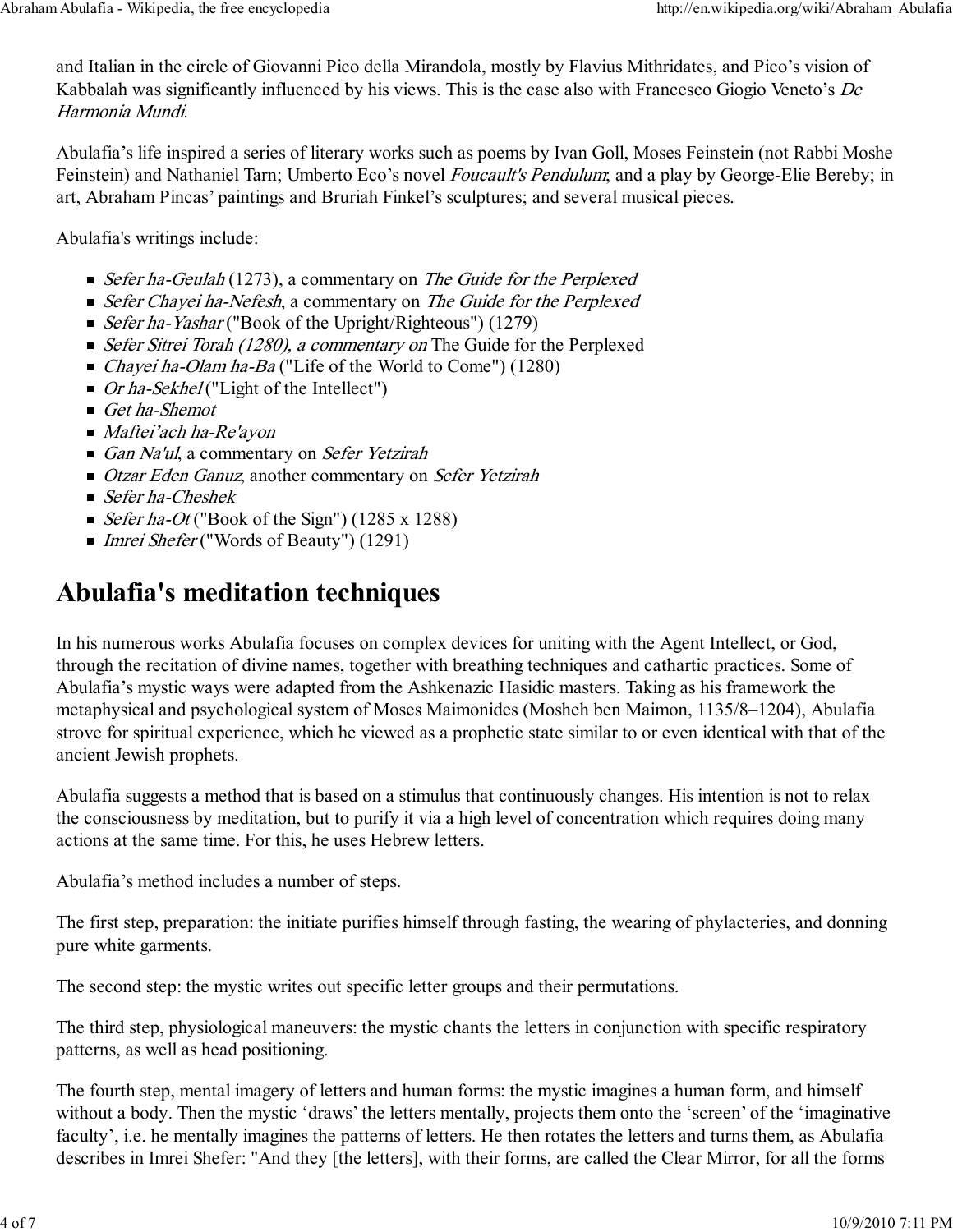having brightness and strong radiance are included in them. And one who gazes at them in their forms will discover their secrets and speak to them, and they will speak to him. And they are like an image in which a man sees all his forms standing in front of him, and then he will be able to see all the general and specific things (Ms. Paris BN 777, fol. 49)."

During the final step of mental imagery, the mystic passes a succession of four experiences. The first is an experience of body-photism or illumination, in which light not only surrounds the body but also diffuses into it, giving impression that the body and its organs have become light. As the ecstatic Kabbalist continues to practice, combining letters and performing physiological maneuvers, the result is the second experience: weakening of the body, in an 'absorptive' manner. Subsequently, the mystic may feel an enhancement of his thoughts and imaginative capacity. This is the third experience. The fourth experience is characterized mainly by fear and trembling.

Abulafia emphasizes that trembling is a basic and necessary step to obtain prophecy (Sitrei Torah, Paris Ms. 774, fol. 158a). In another place he writes: 'all your body will begin to tremble, and your limbs begin to shake, and you will fear a tremendous fear […] and the body will tremble, like the rider who races the horse, who is glad and joyful, while the horse trembles beneath him' (Otzar Eden Ganuz, Oxford Ms. 1580, fols. 163b-164a; see also Hayei Haolam Haba, Oxford 1582, fol. 12a).

For Abulafia the fear is followed by an experience of pleasure and delight. This feeling is a result of sensing another 'spirit' within his body, as he describes in Otzar Eden Ganuz: 'And you shall feel another spirit awakening within yourself and strengthening you and passing over your entire body and giving you pleasure' (Oxford Ms. 1580 fols. 163b-164a).

Only after passing these successive experiences does the mystic reach his goal: the vision of a human form, which is closely linked to his own physical appearance and generally experienced as standing in front of the mystic. The experience is increased when the mystic experiences his autoscopic form (or 'double') as speaking: the double begins to talk to the mystic, teaching him the unknown and revealing the future.

Abraham Abulafia describes the experience of seeing a human 'form' many times in his writings. However, initially it is not clear who this 'form' is. As the dialog between the mystic and the 'form' proceeds, the reader understands that the 'form' is the image of the mystic himself. Addressing his students and followers in Sefer Hakheshek, Abulafia further elaborates the scenario (New York Ms. JTS 1801, fol. 9a; British Library Ms. 749, fols. 12a-12b): "… and sit as though a man is standing before you and waiting for you to speak with him; and he is ready to answer you concerning whatever you may ask him, and you say 'speak' and he answers […] and begin then to pronounce [the name] and recite first 'the head of the head' [i.e. the first combination of letters], drawing out the breath and at great ease; and afterwards go back as if the one standing opposite you is answering you; and you yourself answer, changing your voice …" Apparently, by utilizing the letters of 'the Name' with specific breath techniques, a human form should appear. Only in the last sentence Abulafia suggests that this form is 'yourself'.

Yet he explicitly put it, as he has also explained in another book, Sefer Hayei Haolam Haba: 'And consider his reply, answering as though you yourself had answered yourself' (Oxford Ms. 1582, fol. 56b). Most of Abulafia's descriptions are written in a similar fashion. In Sefer Haoth Abulafia describes a similar episode, but from an explicit self-perspective:"I saw a man coming from the west with a great army, the number of the warriors of his camp being twenty-two thousand men […] And when I saw his face in the sight, I was astonished, and my heart trembled within me, and I left my place and I longed for it to call upon the name of God to help me, but that thing evaded my spirit. And when the man had seen my great fear and my strong awe, he opened his mouth and he spoke, and he opened my mouth to speak, and I answered him according to his words, and in my words I became another man (pp. 81–2)."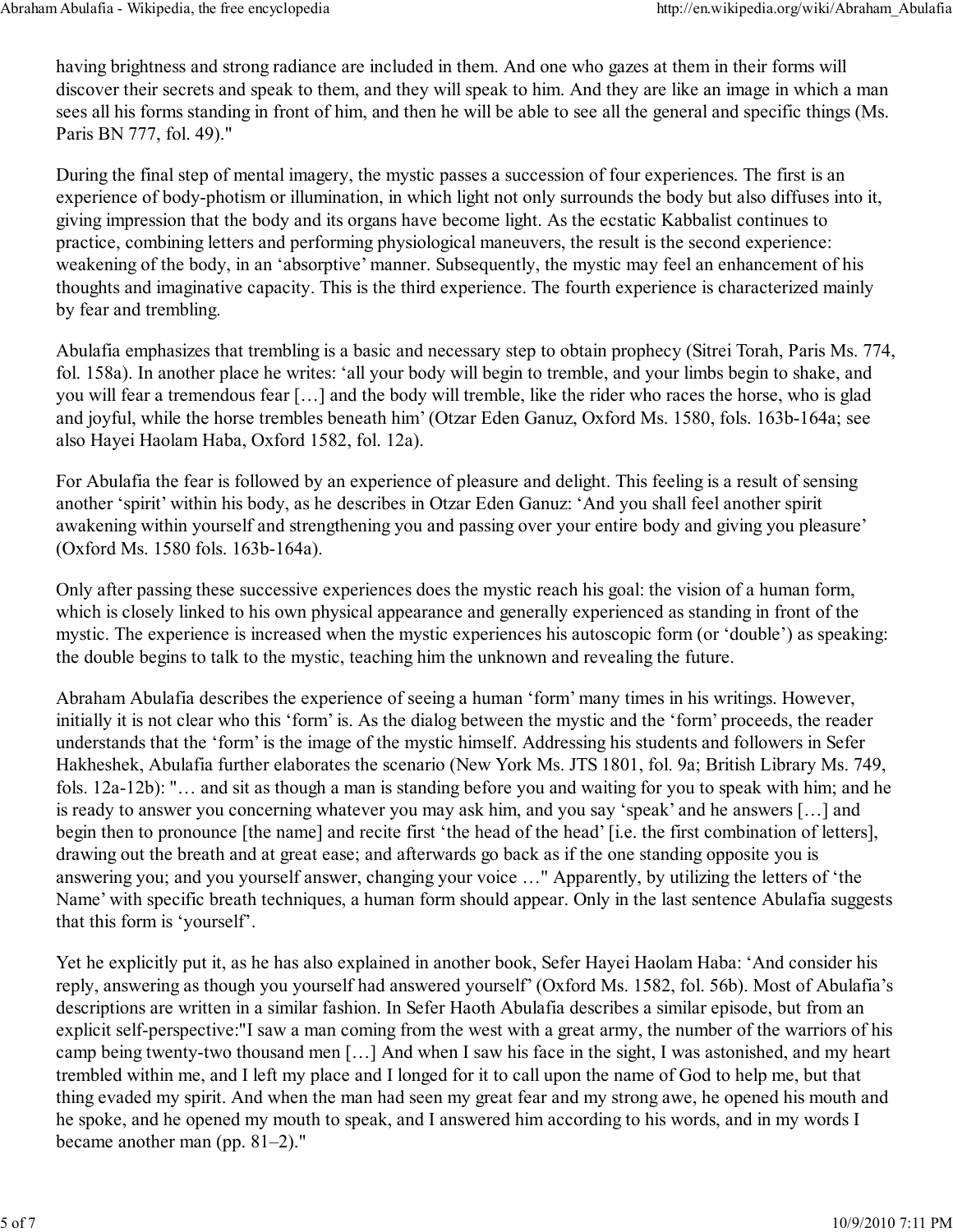#### Influence

Abulafia's subterranean influence is evident in the large number of manuscripts of his major meditation manuals that flourished down to the present day until all his works were finally published in Mea Shearim in Jerusalem during the 1990s.

Abulafia's prophetic and messianic pretensions prompted a sharp reaction on the part of Shelomoh ben Avraham Adret, a famous legal authority who succeeded in annihilating the influence of Abulafia's ecstatic Qabbalah in Spain.

According to Besserman's The Shambhala Guide to Kabbalah and Jewish Mysticism, Abulafia's "prophetic approach to meditation included manipulating the Hebrew letters in a nondenominational context that brought him into conflict with the Jewish establishment and provoked the Inquisition."

In Italy, however, his works were translated into Latin and contributed substantially to the formation of Christian Qabbalah.

In the Middle East, ecstatic Qabbalah was accepted without reservation. Clear traces of Abulafian doctrine are evident in the works of Yitshaq ben Shemuel of Acre, Yehudah Albotini and Chaim Vital. In Israel, Abulafia's ideas were combined with Sufi elements, apparently stemming from the school of Ibn Arabi; thus Sufi views were introduced into European Qabbalah.

After the expulsion of the Jews from Spain, Spanish theurgical Qabbalah, which had developed without any significant impact from ecstatic Qabbalah, was integrated with the latter; this combination became, through the book Pardes Rimmonim by Mosheh Cordovero, part of mainstream Qabbalah. Hayyim Vital brought Abulafian views into the fourth unpublished part of his Shaarei Qedushah, and the eighteenth-century qabbalists of the Beit El Academy in Jerusalem perused Abulafia's mystical manuals. Later on, mystical and psychological conceptions of Qabbalah found their way directly and indirectly to the Polish Hasidic masters. The influence of ecstatic Qabbalah is to be seen in isolated groups today, and traces of it can be found in modern literature (e.g., the poetry of Yvan Goll), mainly since the publication of Gershom Scholem's researches.

### In popular culture

In Myla Goldberg's novel Bee Season, eleven-year-old Eliza Naumann, after a surprising success in her Spelling Bee, is introduced to the writings and techniques of Abraham Abulafia by her rabbi father, in an effort to help her 'see' the spellings.

A central plot device in Umberto Eco's novel "Foucault's Pendulum" is a personal computer named Abulafia.

In Richard Zimler's international bestseller, *The Last Kabbalist of Lisbon*, the narrator and his spiritual mentor (his uncle) make it clear that they follow the practices of Abraham Abulafia.

## Bibliography

- Idel, Moshe "Abraham Abulafia and the Prophetic Kabbalah" (http://www.archive.org/details /Prof.MosheIdelAbrahamAbulafiaAndThePropheticKabbalah)
- Idel, Moshe "The Mystical Experience in Abraham Abulafia" (http://www.scribd.com/doc/7937663 /Moshe-Idel-The-Mystical-Experience-in-Abraham-Abulafia) (Labyrinthos, 1992).
- Hames, Harvey J. "Like Angels on Jacob's Ladder: Abraham Abulafia, the Franciscans, and Joachimism"